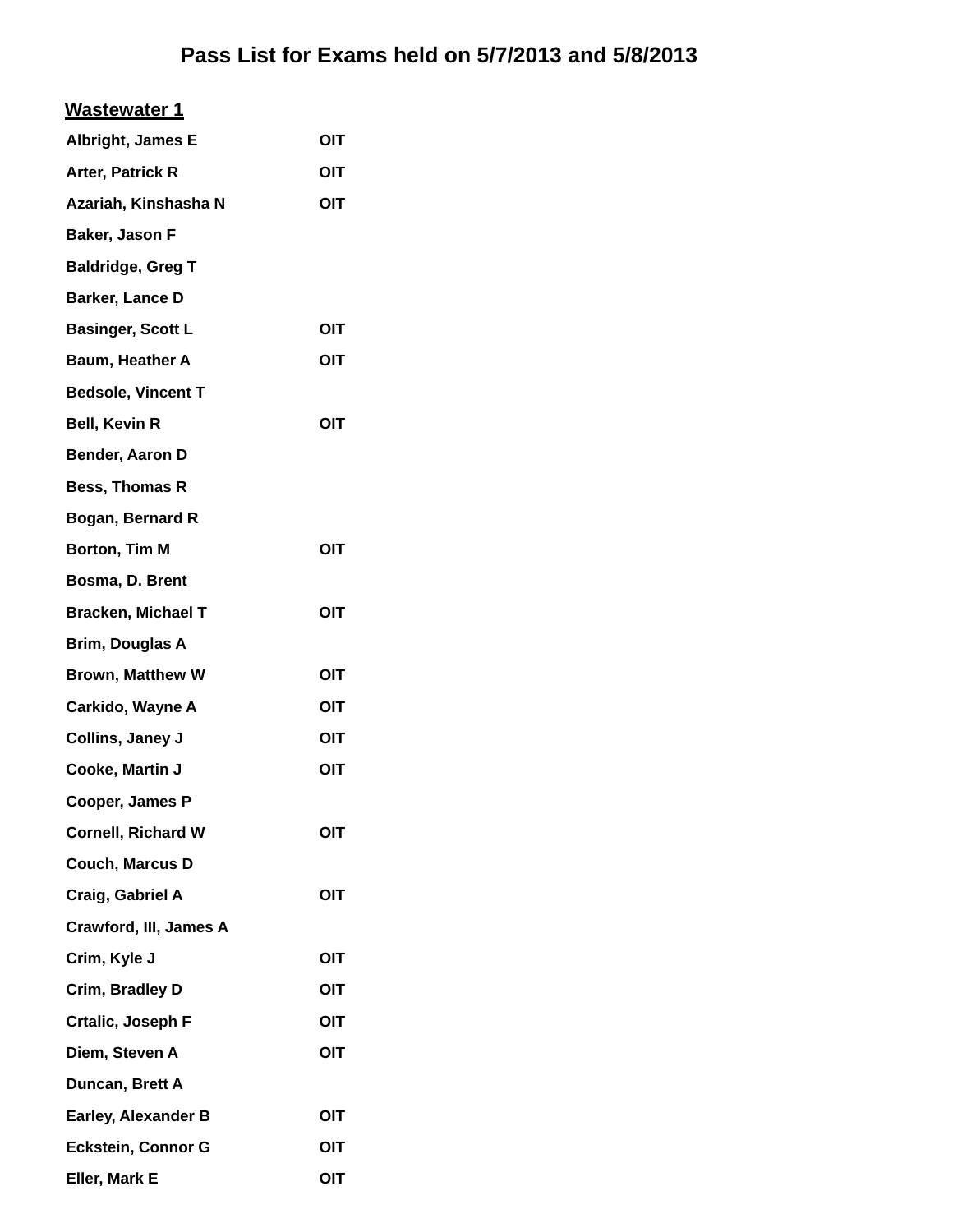| <b>Wastewater 1</b>       |     |
|---------------------------|-----|
| Ellison, Jr, James L      | OIT |
| <b>Ezersky, James E</b>   |     |
| Farabee, Robert S         | OIT |
| Farinacci, Ray J          |     |
| Feltz, Joshua K           |     |
| Fischer, William H        |     |
| Fuss, Jared C             |     |
| Gaft, Andrea D            | OIT |
| Glidewell, Glen K         | OIT |
| Griffin, Joshua L         |     |
| Grippi, Thomas J          | OIT |
| Harmon, Patrick H         |     |
| Hays, Bradley M           |     |
| Hennies, Joseph L         |     |
| Hetrick, Aaron M          |     |
| Hone, Richard L           |     |
| Hooven, Bethel A          |     |
| Jelenic, Michael J        | OIT |
| Johnson, Darren T         | OIT |
| Kahrig, Bryan E           | OIT |
| Kehoe, Adam P             |     |
| Kerber, Emily C           | OIT |
| Kincaid, Eric D           |     |
| Kowalski, Zachary A       | OIT |
| Kowalski, Robert J        |     |
| <b>Krawchuk, Dennis S</b> | OIT |
| Kremer, Shawn P           |     |
| Lawrence, Greg F          |     |
| Lebo, James E             | OIT |
| Leis, Trevor M            |     |
| Leon-Marin, Jose A        | OIT |
| Lewis, Randal F           |     |
| Lirot, Jeff S             | OIT |
| <b>Marshall, Craig A</b>  |     |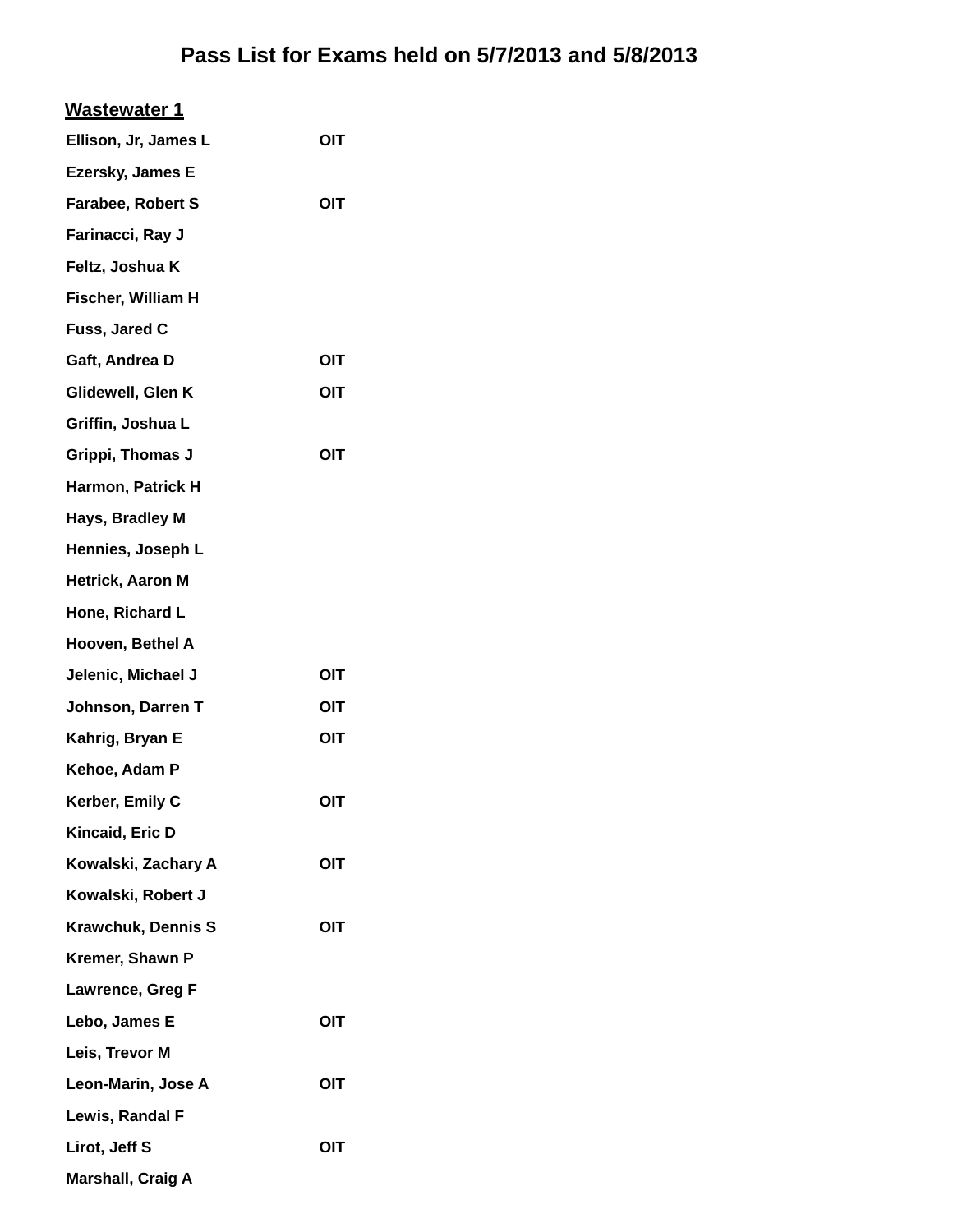| <b>Wastewater 1</b>        |     |
|----------------------------|-----|
| Maunz, Jason R             | OIT |
| <b>McCain, Anthony L</b>   | OIT |
| <b>McCarter, Keith T</b>   |     |
| McClellan, Eric J          | OIT |
| <b>McKenzie, Jeffery M</b> |     |
| Melko, Jason J             |     |
| Miranda, Joshua A          | OIT |
| Moot, Donna M              | OIT |
| Muskera, II, James M       | OIT |
| Nottingham, Scott A        |     |
| O'Hare, Kyle P             | OIT |
| Palsgrove, Bryce S         | OIT |
| Patterson, Zak A           | OIT |
| <b>Pemberton, Clint</b>    | OIT |
| Phillips, Kenneth M        | OIT |
| Richardson, Andrew L       |     |
| Richardson, Edwin D        | OIT |
| <b>Risner, Timothy C</b>   | OIT |
| Rose, Alan D               | OIT |
| Roth, Emerson E            |     |
| <b>Sargeont, Drew F</b>    | OIT |
| Shaposka, Patrick N        |     |
| Sheipline, Kurt A          |     |
| Shuman, Ben E              |     |
| Smith, Kenneth S           | OIT |
| Smith, Brandon W           | OIT |
| Smith, Charles B           | OIT |
| Spinks, Joshua D           |     |
| Stefansic, Eric D          |     |
| Suchan, Mark W             | OIT |
| <b>Swansiger, Thomas A</b> | OIT |
| <b>Tullis, Gregory E</b>   | OIT |
| Ward, Jr, Michael J        |     |
| Warner, Ronald K           |     |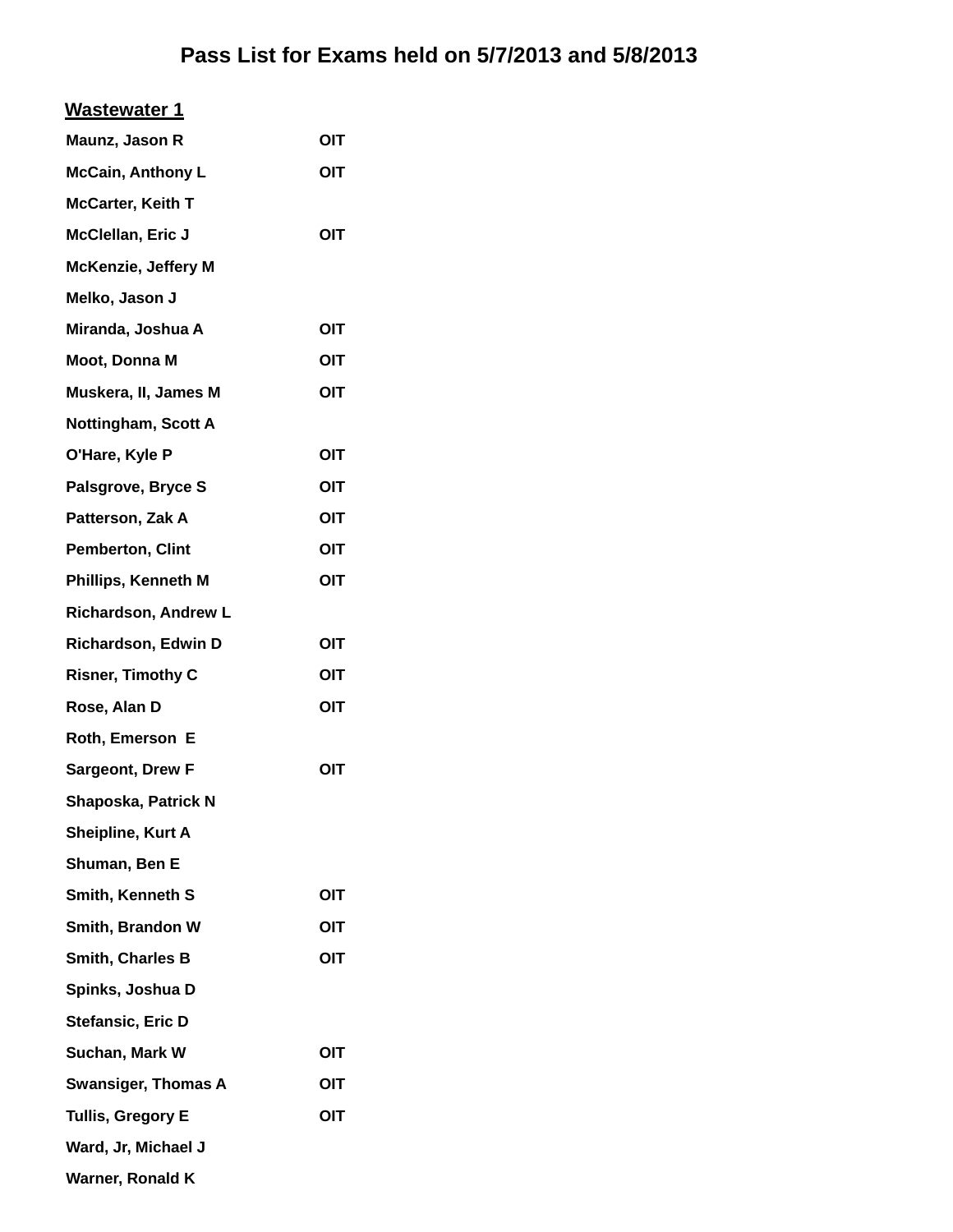| <b>Wastewater 1</b>    |     |
|------------------------|-----|
| <b>Wells, Curtis M</b> | OIT |
| Willis, William R      | ОІТ |
| Wrasman, Alan J        |     |
| Young, Thomas J        | ОІТ |
| Youngpeter, Gene M     |     |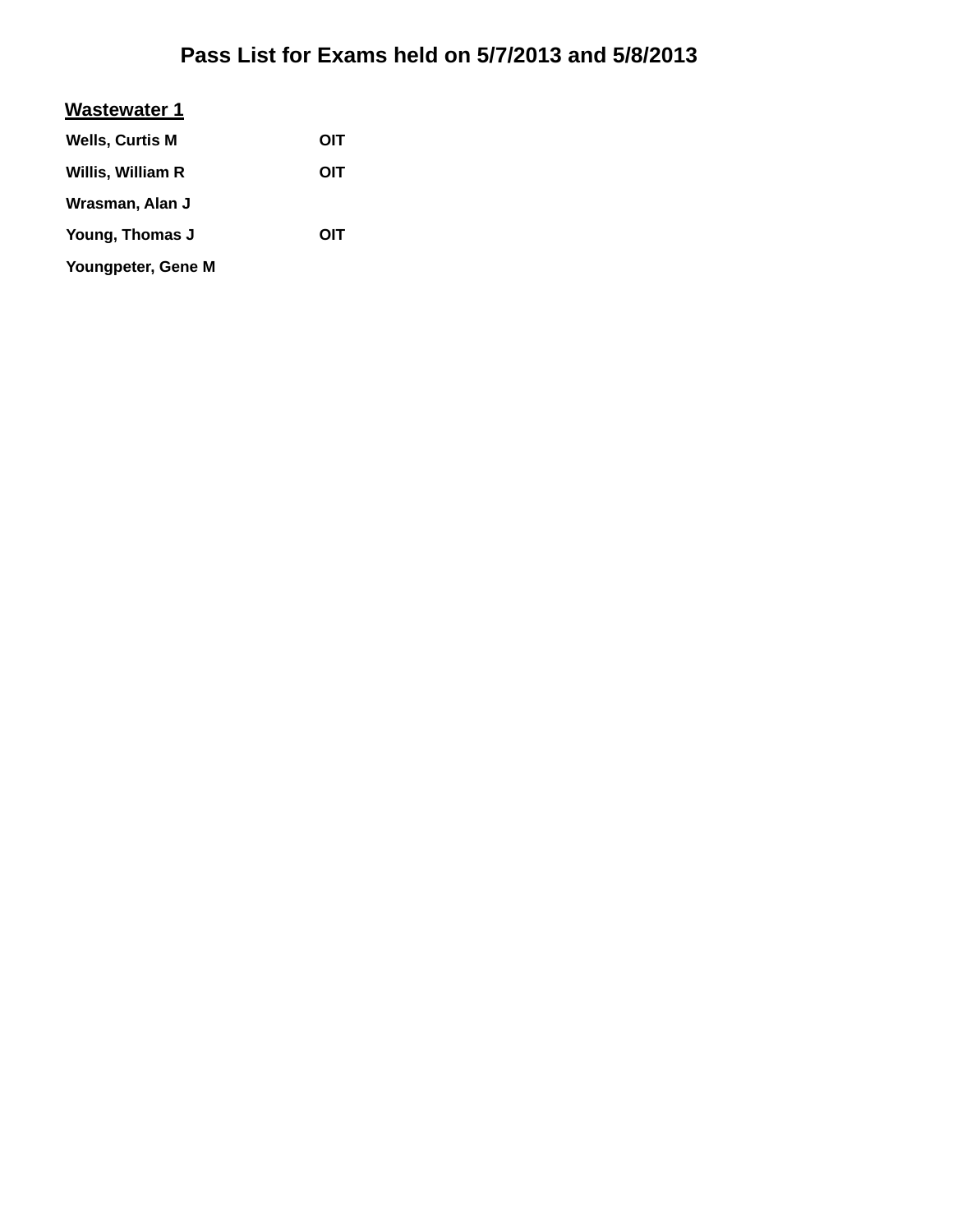| <b>Wastewater 2</b> |
|---------------------|
|---------------------|

| <b>Baker, Steven P</b>        |     |
|-------------------------------|-----|
| <b>Benedict, III, Henry N</b> |     |
| <b>Berfield, Mark A</b>       |     |
| <b>Bilek, Larry A</b>         | OIT |
| Boeshart, Carl J              | ΟΙΤ |
| Campbell, Gary L              |     |
| <b>Choma, Matthew P</b>       |     |
| <b>Clark, Trevor K</b>        |     |
| <b>Conley, Robert B</b>       | OIT |
| Corona, Michael D             | OIT |
| Crawford, Benjamin D          | OIT |
| <b>Crosby, James N</b>        |     |
| Daniels, Garry R              |     |
| Derov, Joe D                  | OIT |
| Deter, William B              | OIT |
| Dulaney, Jason E              | OIT |
| Duncan, Donald                |     |
| <b>Eisenhauer, Bradley E</b>  |     |
| Frank, Chad M                 | OIT |
| <b>Frazier, Tiffany N</b>     | OIT |
| George, Brandon Scott         |     |
| <b>Glackin, Scott E</b>       | OIT |
| Gottfried, Brian D            | OIJ |
| Green, Michael R              | OIT |
| Heileman, Gabriel K           |     |
| Henry, Robert G               | OIT |
| Holton, Joshua D              |     |
| <b>Inkrott, Nathaniel L</b>   | OIT |
| Johnson, Craig E              |     |
| Johnson, Lorraine D           |     |
| Johnson, Donald J             | OIT |
| King, Tonya L                 |     |
| Knighton, Kenrick S           | OIT |
| Lucas, John A                 | OIT |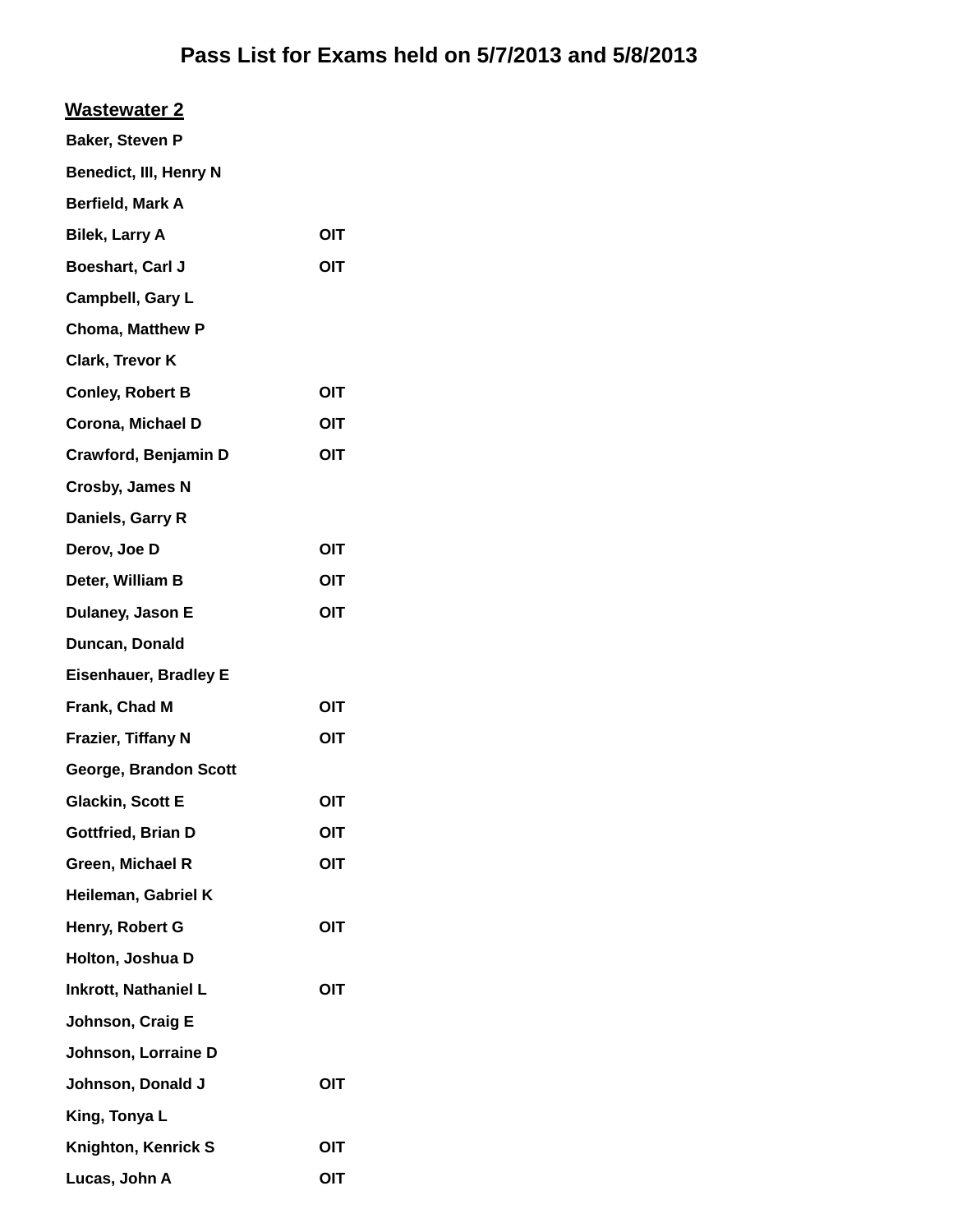#### **Wastewater 2**

| Lybarger, Paul E            |            |
|-----------------------------|------------|
| McDole, Casey J             | <b>OIT</b> |
| Miley, C. Daniel            | OIT        |
| Mitchell, Michael J         |            |
| <b>Mullins, Samuel W</b>    | OIT        |
| Nese, Glenn A               | OIT        |
| Popik, III, Andrew J        | OIT        |
| Poynter, Kenny F            |            |
| Ray, Thomas E               |            |
| Reighard, Mark A            |            |
| <b>Robinette, Matthew A</b> | <b>OIT</b> |
| Sanders, William G          |            |
| Scheibel, Garrett H         | OIT        |
| Schultz, Wayne W            | OIT        |
| Shaffer, Blair L            | OIT        |
| Silbaugh, Jon L             |            |
| Simpson, Kenneth W          |            |
| Skerl, Paul F               |            |
| Smith, Barney J             |            |
| Soltis, Richard J           |            |
| Spyridakis, Emmanuel A      | OIT        |
| Stemen, Scott E             |            |
| Stone, Sean M               | OIT        |
| <b>Stowe, David A</b>       | OIT        |
| Stowers, Keith R            |            |
| Taylor, Michael V           | <b>OIT</b> |
| Tong, Michael P             | OIT        |
| <b>Torres, Nivia I</b>      |            |
| Vance, John E               |            |
| Vanderbilt, John E          | OIT        |
| Warner, James B             |            |
| Wells, Justin R             | <b>OIT</b> |
| Wenner, Michael K           | OIT        |
| Wisselgren, Zachary J       | <b>OIT</b> |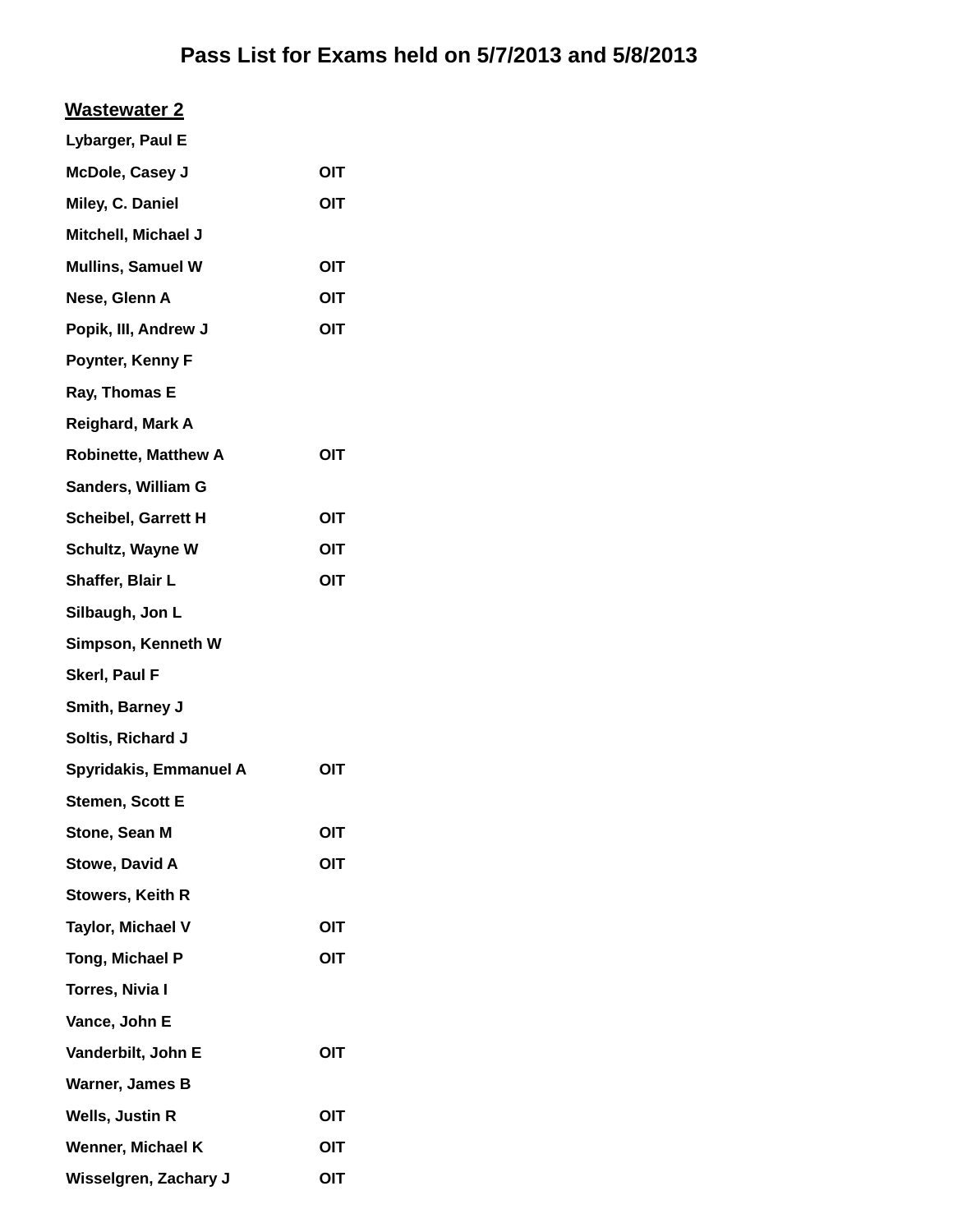#### **Wastewater 2**

| Witherell, John T         | OIT |
|---------------------------|-----|
| Yakhnitskiy, Aleksandr    | OIT |
| <b>Znidarsic, Scott E</b> |     |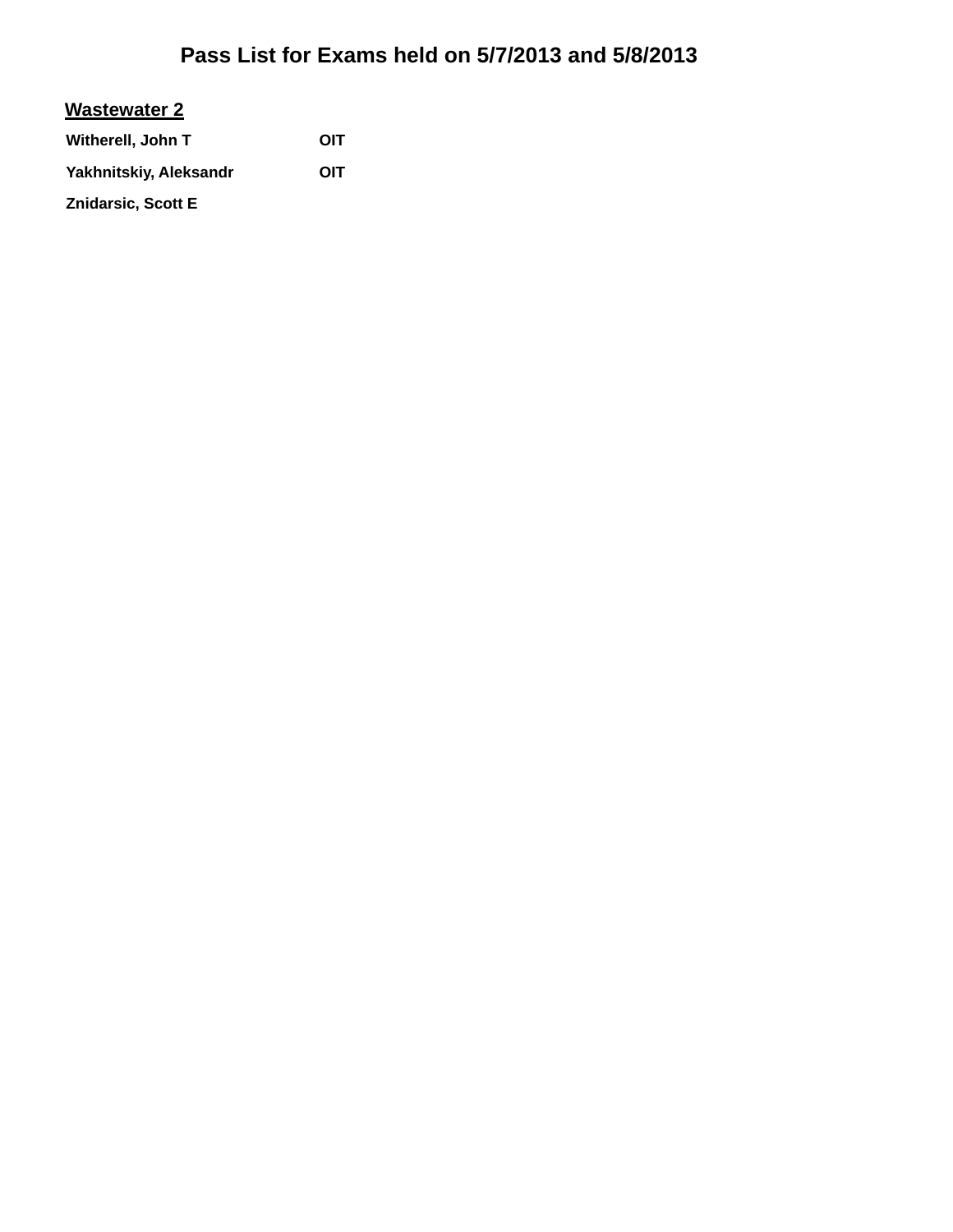#### **Wastewater 3**

**Agriesti, Lisa M**

**Aiken, Kevin J**

**Barnes, Richard E**

**Bentley, Steven M**

**Clay, Marill A**

**Cully, Raymond L**

**Dean, Eric A**

**Dunn, Richard S**

**Elliott, David E**

**Fresenko, Jeanne M**

**Garner, Michael P**

**Graham, James R**

**Hacker, Glen V**

**Horne, Daniel K**

**Houck, John D**

**Jacob, Joel J**

**Knecht, Daniel L**

**Lefter, Daniel M**

**Lovely, Patricia J**

**Lucas, Stan D**

**MacDonald, Trey C**

**Marino, Dennis L**

**Maynard, Brian W**

**McLain, Rick F**

**Mitchell, Wilkie L**

**Pifher, Scott M**

**Pollock, Walter W**

**Reye, Bruce W**

**Rogers, David W**

**Ross, Jr, Nicholas**

**Rybarczyk, Kathryn A**

**Schrimsher, Kevin J**

**Selhorst, David M**

**Spring, Chad A**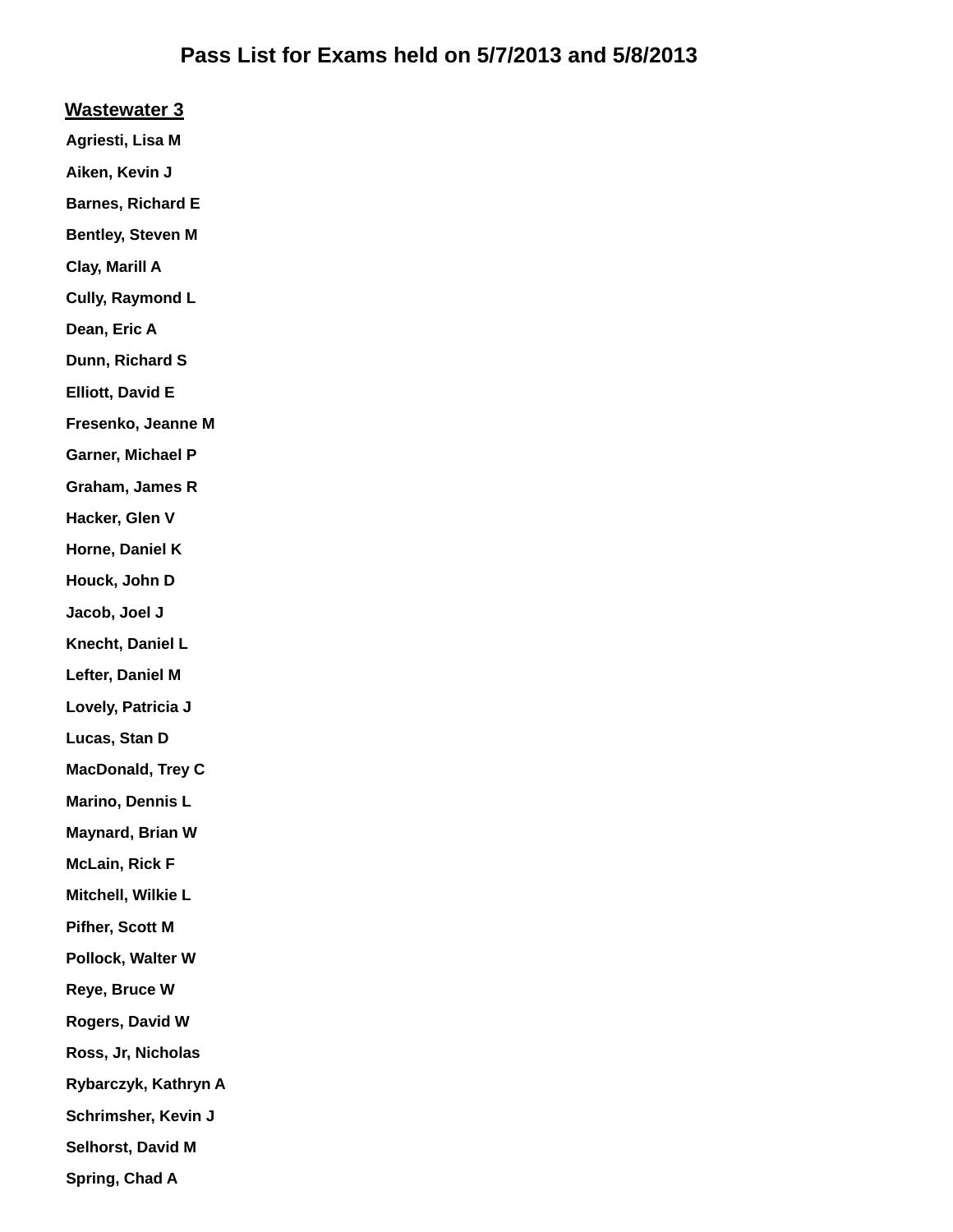#### **Wastewater 3**

**Storer, Terry L**

**Tackett, Billy A**

**Tanko, Eric C**

**Taylor, Jr, Charles T**

**Tomaro, Judy M**

**Tortorici, Michael A**

**Tracy, Michael P**

**Villella, Daniel L**

**Werstler, Larry D**

**West, Joey A**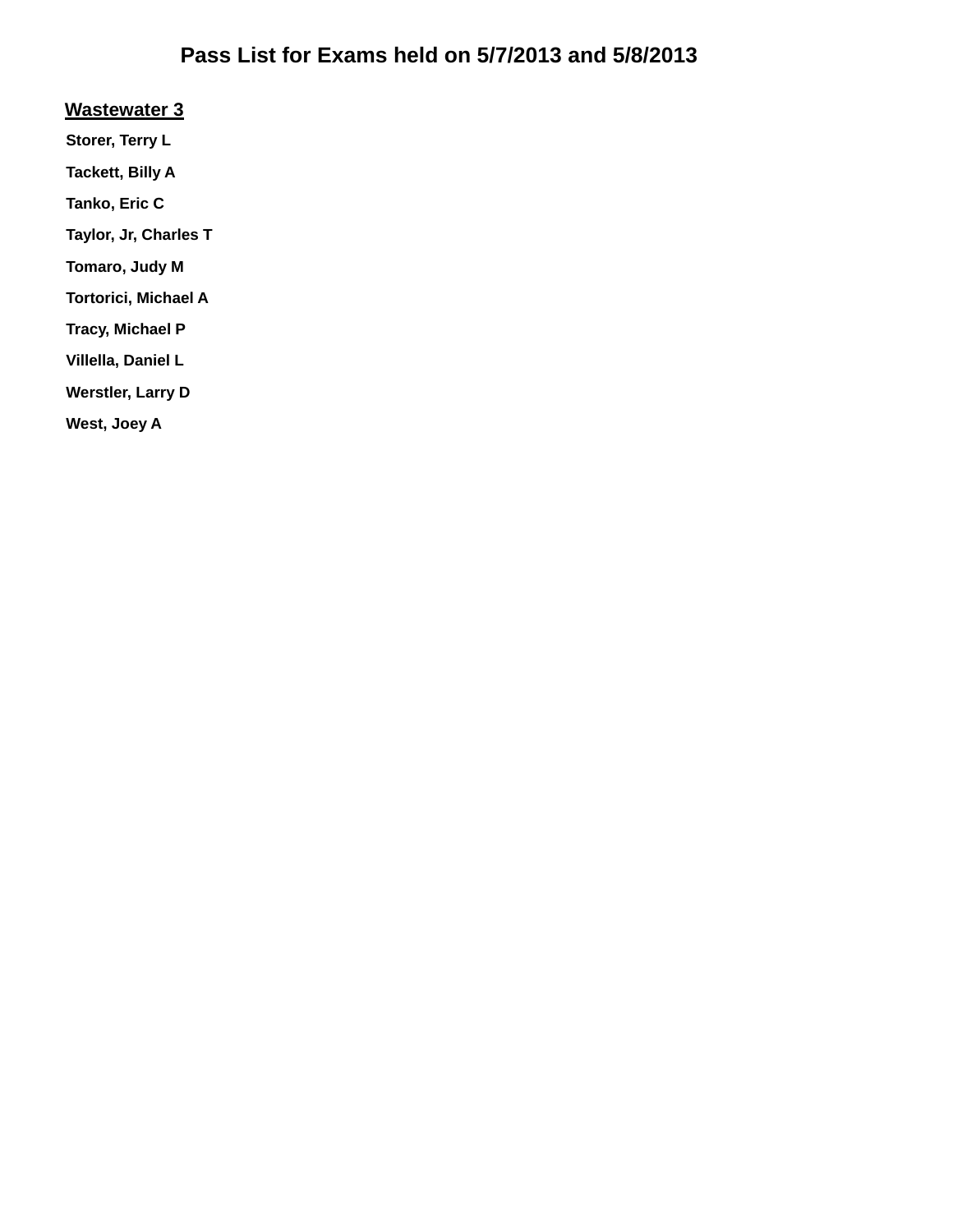| <b>Wastewater Collection 1</b> |     |
|--------------------------------|-----|
| Banks, III, Marvin E           |     |
| Campbell, Scott D              |     |
| Feehan, Ryan N                 |     |
| Gibson, Todd M                 |     |
| Gray, Peter M                  |     |
| Horner, Matt S                 | OIT |
| Horvath, William P             | OIT |
| <b>Hughes, Corey T</b>         | OIT |
| Jernigan, Thomas F             |     |
| Joseph, Kurt L                 |     |
| Karnes, Joss E                 |     |
| Kidd, Chad                     |     |
| Kromer, Luke A                 |     |
| Mason, Craig A                 |     |
| Novak, Scott A                 |     |
| Nowak, Paul L                  |     |
| Patterson, Roy S               | OIT |
| Piccin, Joshua A               |     |
| <b>Prichard, Zachary A</b>     |     |
| Pritchard, Jason M             | OIT |
| <b>Rhoades, Dustin L</b>       | ΟΙΤ |
| Salyers, Jason G               | OIT |
| Saykes, Gary F                 |     |
| Shepherd, Ronnie L             | OIT |
| Smith, II, David S             |     |
| Tack, Thomas L                 | OIT |
| <b>Trachsel, Eric C</b>        |     |
| <b>Tracy, Gregory P</b>        | OIT |
| Wooddell, Glen E               | OIT |
| Ziegler, Erich A               | OIT |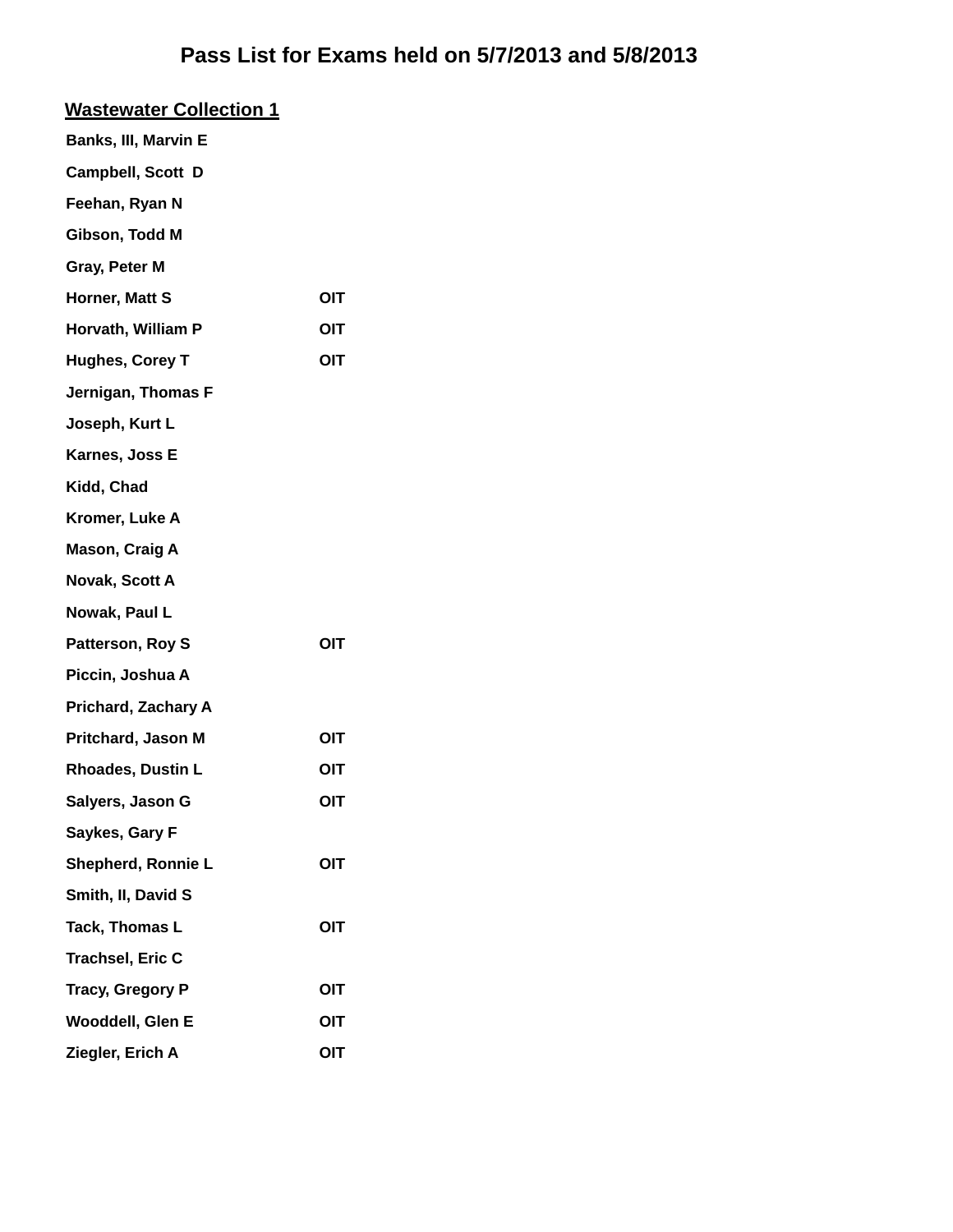| <b>Wastewater Collection 2</b> |            |
|--------------------------------|------------|
| <b>Adkins, Terry W</b>         | OIT        |
| <b>Barringer, Claud W</b>      |            |
| <b>Battershell, Michael R</b>  | OIT        |
| <b>Bruce, Brian H</b>          | OIT        |
| Byrne, II, Michael J           | OIT        |
| Cooper, Aaron G                |            |
| Davis, Jeffery L               | OIT        |
| Fine, Ryan L                   |            |
| Fox, Richard A                 |            |
| <b>Heatherton, William M</b>   | OIT        |
| Henry, Todd A                  | OIT        |
| Hobler, Mark A                 |            |
| Johnson, Brandon T             | OIT        |
| Klonk, Brian K                 | OIT        |
| Mann, Benjamin A               | <b>OIT</b> |
| Meyer, Gary L                  |            |
| Nuhfer, Gary A                 | OIT        |
| Parsons, Frank E               |            |
| Polachek, Kevin R              |            |
| Pupio, Lee D                   |            |
| Reed, Michael C                | OIT        |
| Roberts, Joel D                |            |
| Robinson, Eric J               | OIT        |
| Rogers, Alan J                 |            |
| <b>Scott, David M</b>          | OIT        |
| <b>Snavely, Michael L</b>      |            |
| Stefek, Erin C                 |            |
| Stewart, Jason M               |            |
| Thomas, Ricky A                |            |
| Wells, Michael E               |            |
| <b>Werling, Christopher P</b>  |            |
| <b>Whitaker, Don B</b>         |            |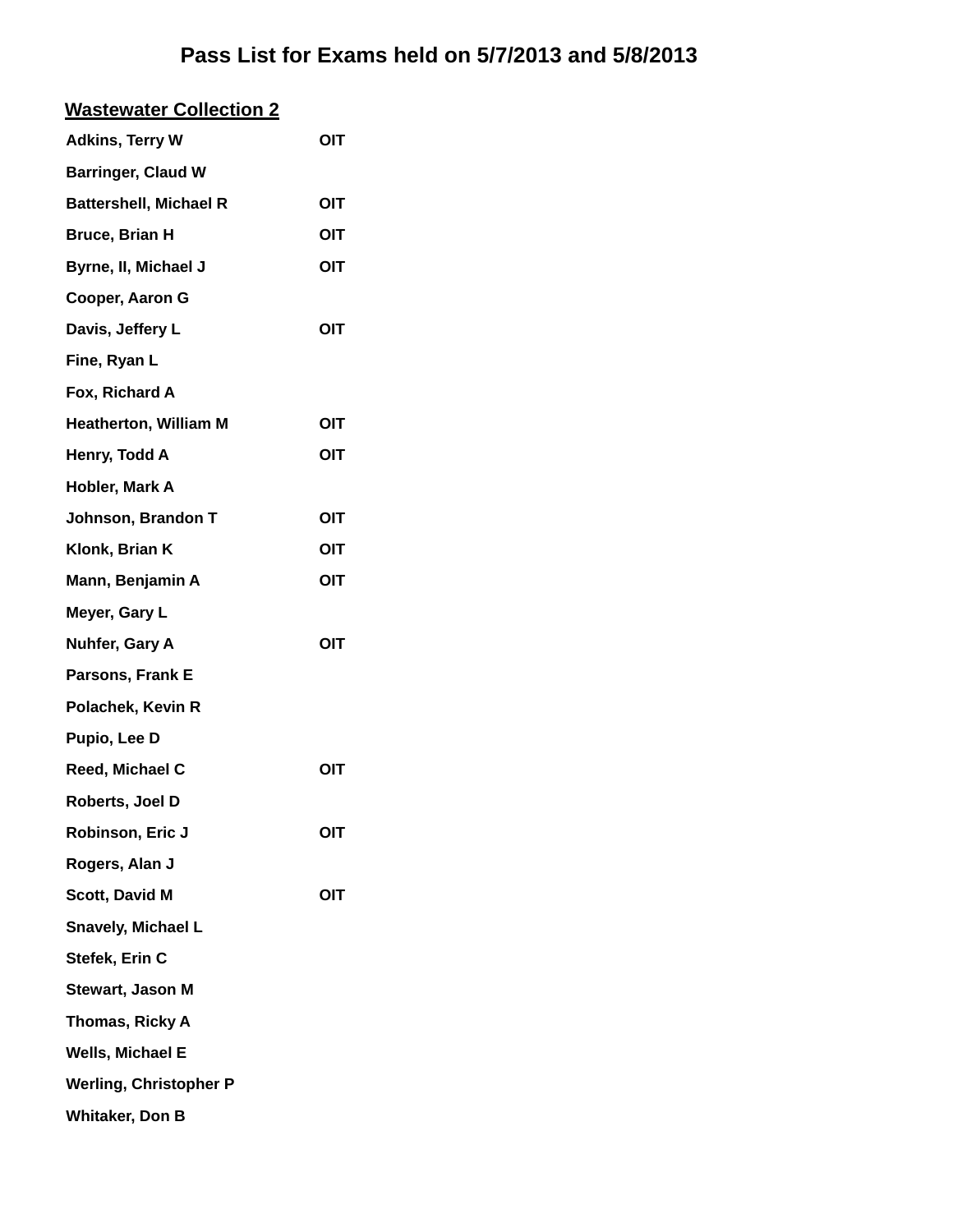#### **Water 1**

| Alcala, Antonio E              | OIT |
|--------------------------------|-----|
| Alexander, Laura A             | OIT |
| Anderson, Brian S              | OIT |
| <b>Andrews, Heather M</b>      | OIT |
| <b>Basinger, Christopher T</b> |     |
| Baytos, IV, Stephen C          | OIT |
| <b>Blevens, Darrell J</b>      |     |
| <b>Botimer, Jarrod W</b>       |     |
| <b>Brixie, Steve H</b>         | OIT |
| <b>Brown, Johnny M</b>         | OIT |
| Brzozka, Timothy               | OIT |
| Carter, Jeremy D               | OIT |
| <b>Carver, Nile S</b>          |     |
| <b>Chalfant, David D</b>       |     |
| Clayman, Mark R                | OIT |
| Combs, David W                 | OIT |
| <b>Denmire, Philip W</b>       | OIT |
| Dowdle, James M                | OIT |
| Dryden, Dustin P               |     |
| Erwin, Thomas J                |     |
| Falen, Joseph W                |     |
| Ford, Roy L                    |     |
| Freeman, Daniel R              |     |
| French, Jesse E                | OIT |
| Funk, Chad M                   | OIT |
| Green, David A                 |     |
| Greer, Shawn W                 |     |
| Griffin, Joshua L              | OIT |
| <b>Griffith, Dennis R</b>      |     |
| Grpcevski, Alex N              |     |
| Gura, Paul D                   | OIT |
| Hans, Jr, James F              |     |
| Harvey, Brian M                |     |
| Hemingway, Sarah L             | OIT |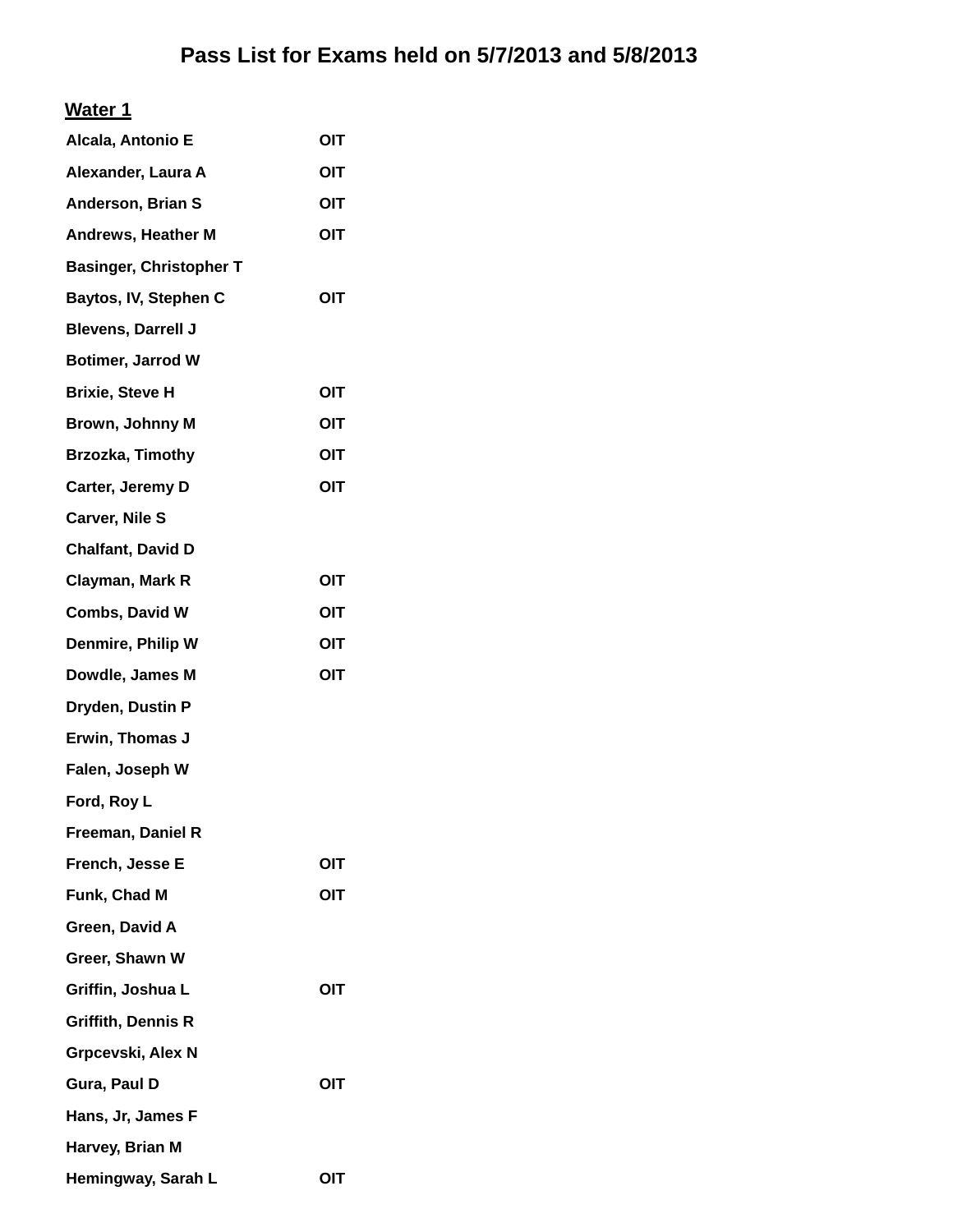| Henderson, Steven J           | OIT |
|-------------------------------|-----|
| Hoffman, Craig J              |     |
| Hoke, Robert L                | OIT |
| Holman, Randall               |     |
| Johnson, Alexander A          |     |
| Johnson, Timothy J            | OIT |
| Johnson, Darren T             | OIT |
| Jones, Brandon A              | OIT |
| <b>Keeling, Dennis W</b>      | OIT |
| Kreutzfeld, Shari L           |     |
| Kuethe, Curtis A              | OIT |
| Lewis, II, Earl K             | OIT |
| <b>McMichael, Jr, Vincent</b> | OIT |
| <b>McMickle, James D</b>      | OIT |
| <b>McQueen, Katherine R</b>   |     |
| Miller, Samuel P              |     |
| Moor, Paul J                  | OIT |
| Moore, Andre C                | OIT |
| Potoma, David G               | OIT |
| Renner, Frank S               | OIT |
| <b>Reuschling, Matthew J</b>  | OIT |
| Ross, Erich O                 | OIT |
| Ross, Deanne E                | OIT |
| Ruiz, Ricardo                 | OIT |
| Schneider, John E             | OIT |
| Schultze, Nathan B            | OIT |
| <b>Sherman, Donald R</b>      |     |
| Sloter, Dwight D              |     |
| Smith, Kevin S                |     |
| Snider, Jeffrey A             |     |
| Sommers, Calvin R             |     |
| Spencer, Thad W               | OIT |
| Sprague, Kyle D               | OIT |
| Stelmaszak, Raymond T         | OIT |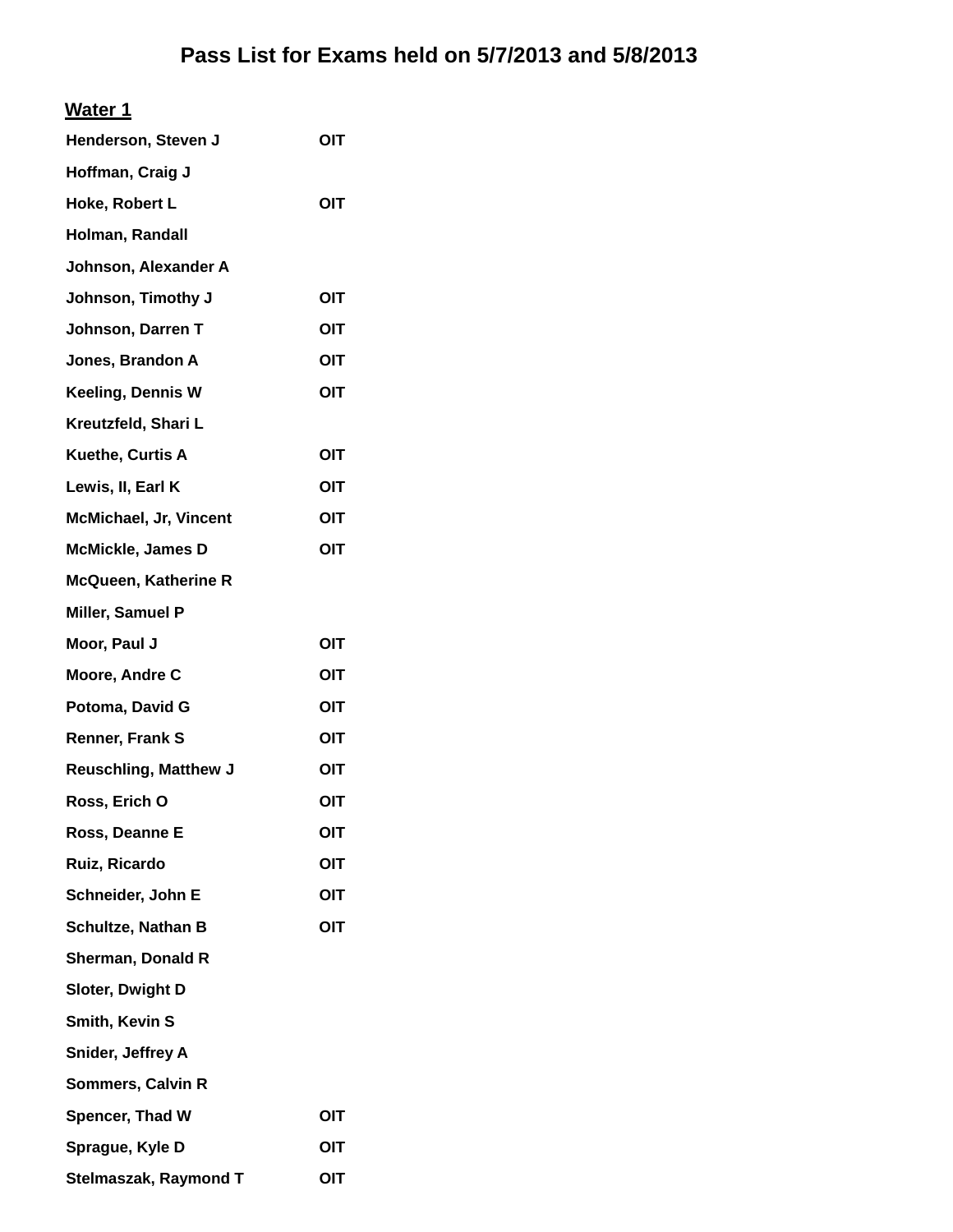#### **Water 1**

| <b>Stewart, Aaron L</b>     |     |
|-----------------------------|-----|
| Stover, Jeremy A            | OIT |
| <b>Strauch, Nathaniel E</b> | OIT |
| Taylor, John Jay            | OIT |
| Vance, Bobbie J             | OIT |
| Verbic, Michael J           | OIT |
| <b>Wagner, Michael J</b>    |     |
| <b>Watts, Marino S</b>      | OIT |
| <b>Weber, Matthew L</b>     | OIT |
| Weis, Zackary D             |     |
| Welch, Raymond J            |     |
| Williams, John M            |     |
| Wood, Chase R               | OIT |
| Zolnai, Kelley D            |     |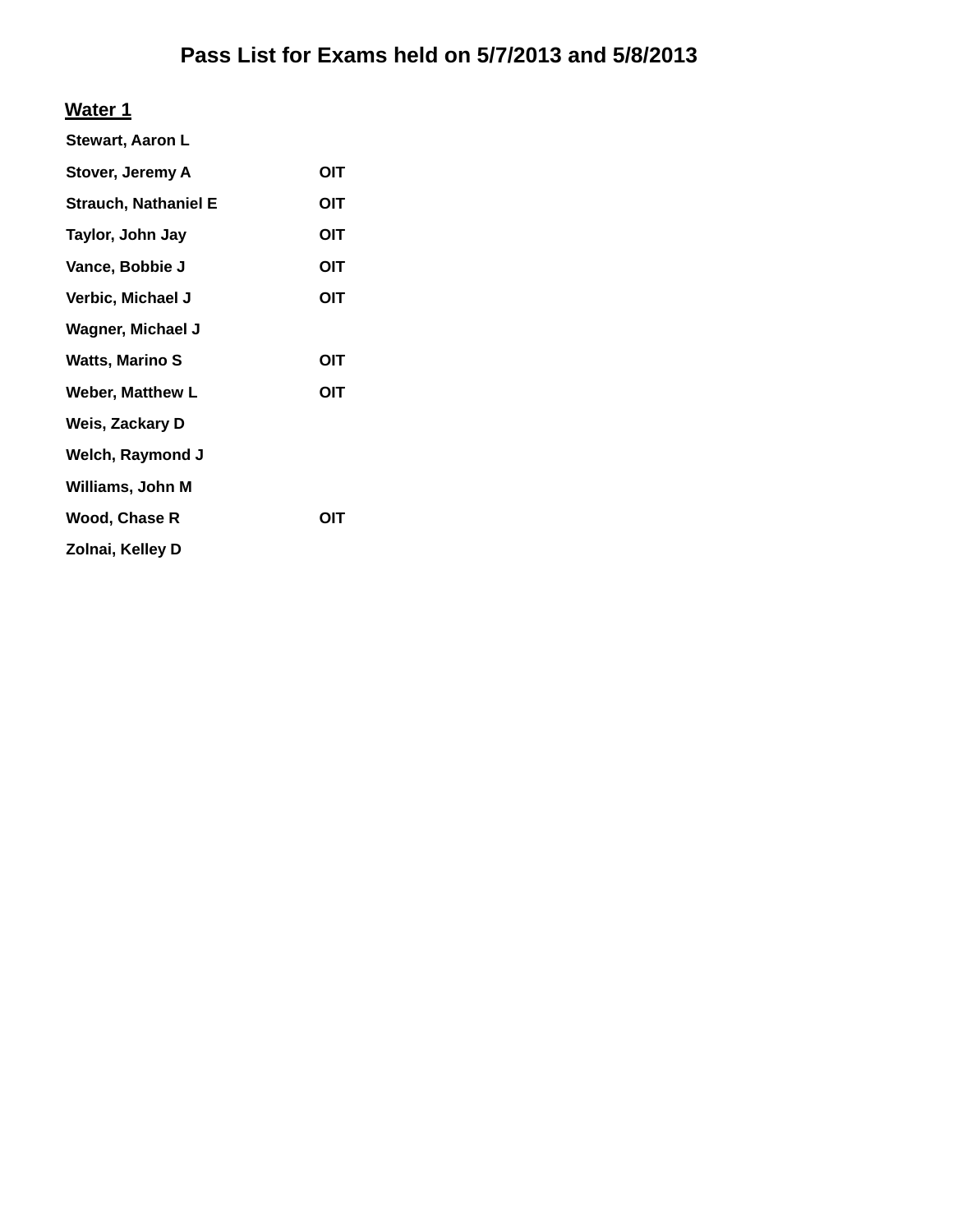| Ashley, Nicholas J             | OIT        |
|--------------------------------|------------|
| Barlitt, Patti J               | ΟΙΤ        |
| Basile, Adam P                 |            |
| <b>Berardinelli, Anthony M</b> |            |
| <b>Blake, Christopher L</b>    |            |
| <b>Blaker, Corey J</b>         | OIT        |
| Browne, Barbara A              | OIT        |
| <b>Bursley, Jeremy C</b>       | OIT        |
| <b>Carter, Andrew D</b>        |            |
| <b>Cass, Dustin R</b>          |            |
| Causey, Byron C                |            |
| <b>Clements, Craig W</b>       | OIT        |
| <b>Cresho, George D</b>        | OIT        |
| Davis, Orville L               |            |
| Deshpande, Niranjan V          | OIT        |
| Diak, Nicole L                 |            |
| Diemert, John S                |            |
| Dulaney, Jason E               | OIT        |
| Eltzroth, Paul T               |            |
| Foltz, Jr, Franklin L          |            |
| Frye, Michael J                |            |
| Gall, Tammi K                  | OIT        |
| Goetz, Christopher A           |            |
| Griffin, Alexandra L           | OIT        |
| Hancock, Ryan C                | OIT        |
| Hanning, Jon T                 | OIT        |
| Hong, Ying                     |            |
| Jenkins, David J               |            |
| Kristoff, Joseph E             |            |
| Lehotay, Marcus L              |            |
| Long, Trevor A                 | <b>OIT</b> |
| <b>McAuley, Eric P</b>         |            |
| Myers, Brian L                 | OIT        |
| Salmons, Richard J             | OIT        |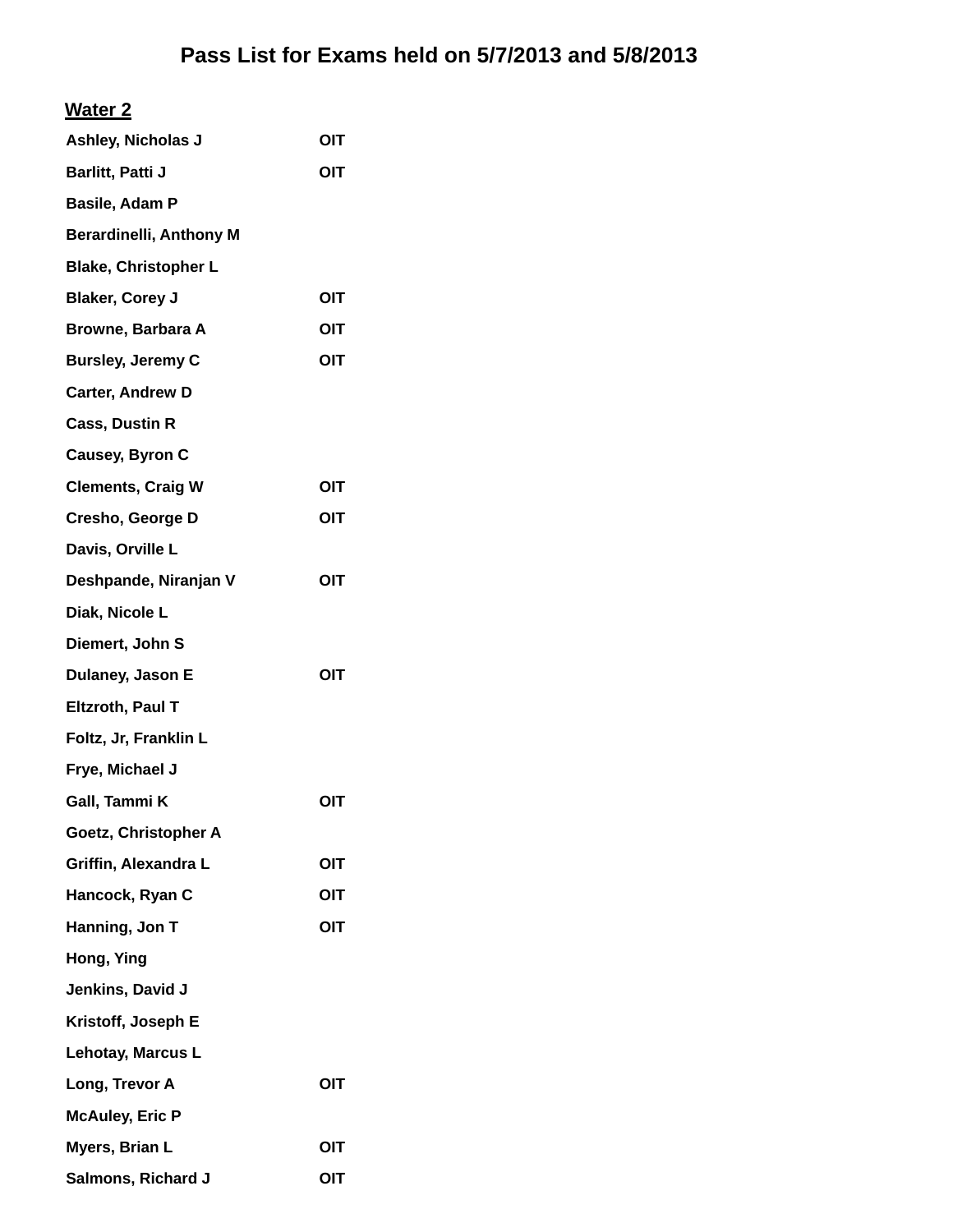#### **Water 2**

| <b>Schmitz, Alexander P</b> | OIT |
|-----------------------------|-----|
| <b>Schroder, Walter F</b>   |     |
| Seward, Jeffrey C           | OIT |
| Sisson, Adam M              | OIT |
| <b>Smith, Kimberly M</b>    | OIT |
| Weis, Jeffrey L             |     |
| <b>Willis, Timothy W</b>    |     |
| <b>Wojnar, Richard J</b>    |     |
| Young, Thomas J             |     |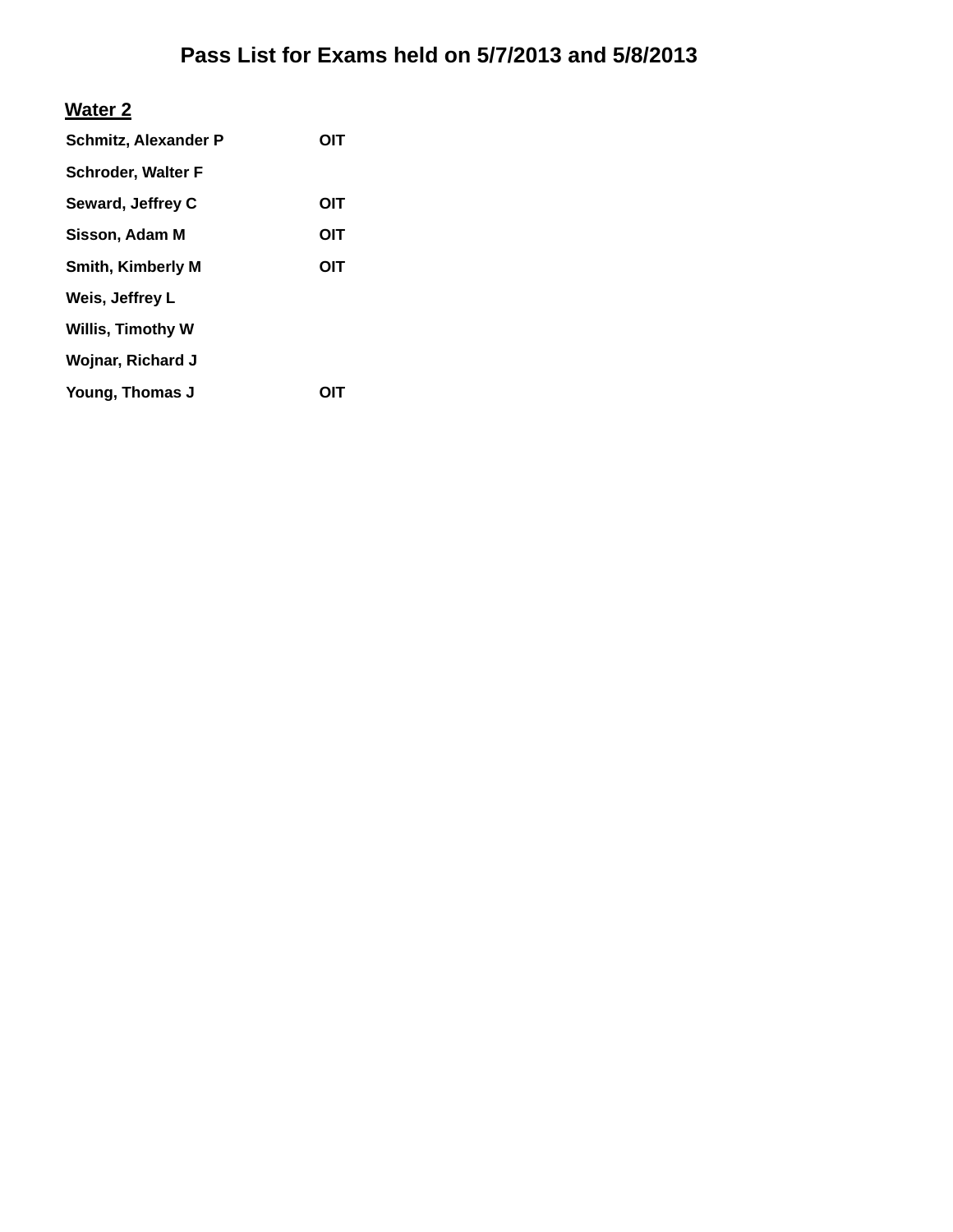#### **Water 3**

**Billetter, Jeremy C**

**Borchers, Eric C**

**Caldwell, Joshua W**

**Decker, William C**

**Ebie, Matthew P**

**Everett, II, Richard L**

**Ewers, Joseph A**

**Farabee, Robert S**

**Gardner, Nathan A**

**Gutekunst, Steven J**

**Hall, David R**

**Henninger, Rick A**

**Heringhaus, Jeff T**

**Keeler, Joshua J**

**Love, William N**

**Milan, Fred J**

**Miller, Daniel P**

**Moore, Wayne A**

**Moreno, Lazaro**

**Price, Jonathan L**

**Putterbaugh, Jessica L**

**Reese, Edward K**

**Sims, Chad C**

**Walling, David A**

**Wilson, Amy L**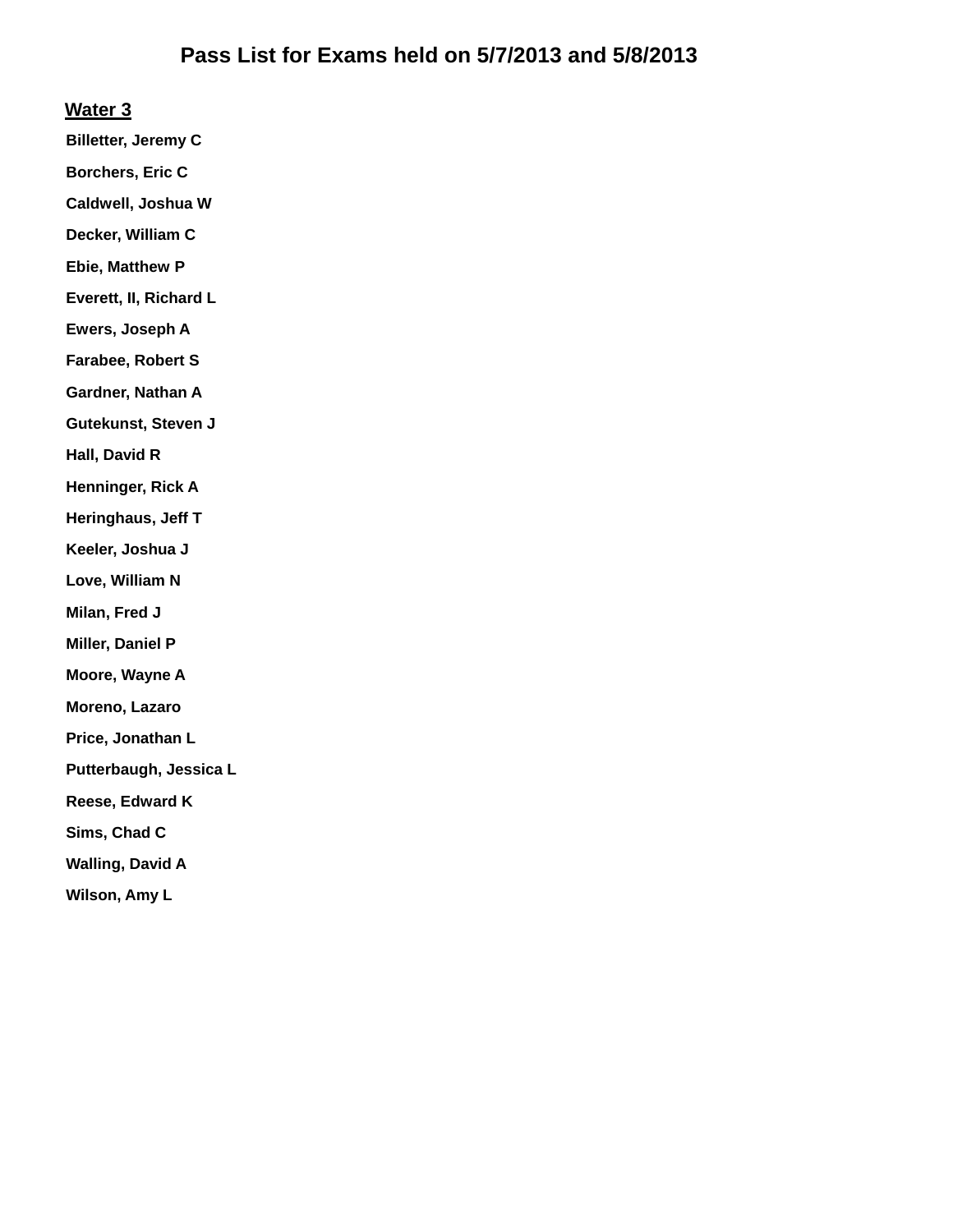| <b>Water Distribution 1</b> |     |
|-----------------------------|-----|
| Abke, Brett D               | OIT |
| Bambaloff, Keith V          |     |
| <b>Bateman, Matthew D</b>   |     |
| <b>Bolender, Chet W</b>     |     |
| <b>Bonar, Travis E</b>      |     |
| Brookbank, Christopher L    | OIT |
| <b>Brooks, Brant P</b>      | OIT |
| Brown, Michael S            |     |
| Carbone, Cole A             | OIT |
| Claywell, Brian D           | OIT |
| Cooper, Aaron G             | OIT |
| Cox, Robert L               |     |
| Delgado, Eric M             | OIT |
| Dennis, Shannon T           |     |
| Doll, Jordan R              | OIT |
| <b>Edmiston, Dennis M</b>   | OIT |
| Englehart, II, Richard J    |     |
| Fackey, Deana R             |     |
| Francis, Jason E            |     |
| Geer, Justin L              |     |
| Good, David R               | OIT |
| <b>Gronas, Nicholas S</b>   |     |
| Groom, Thomas J             | OIT |
| Hanusosky, Matthew J        | OIT |
| Harnish, Thomas L           | OIT |
| Hicks, Joseph A             |     |
| <b>Hokes, Jonathon R</b>    |     |
| James, Michael P            |     |
| Klass, Peter A              |     |
| Knapke, Nick P              |     |
| Knife, Daniel B             | OIT |
| Mangione, Kyle D            | OIT |
| <b>Maynard, Brian W</b>     |     |
| Mintz, Gerald L             | OIT |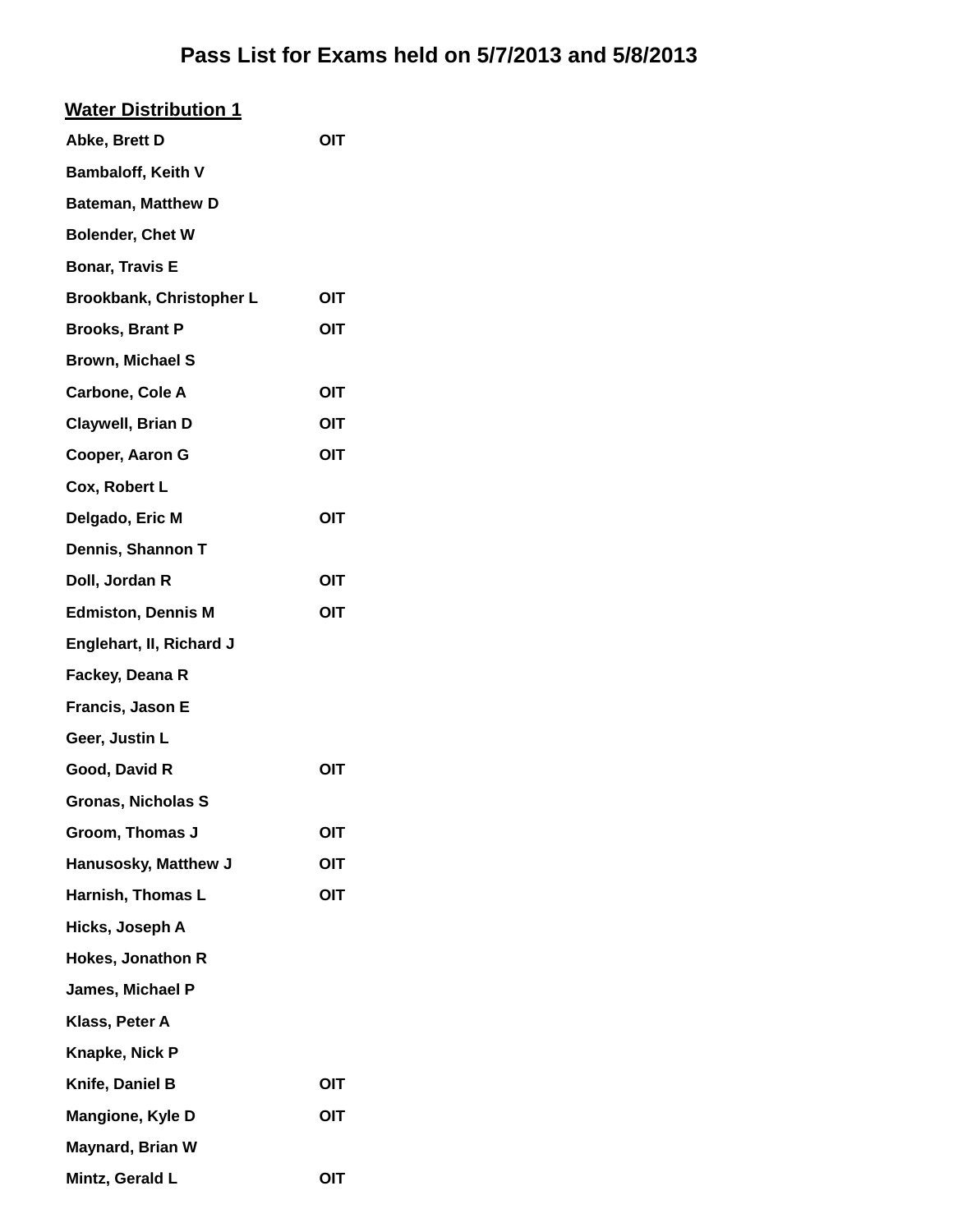| <b>Water Distribution 1</b>  |            |
|------------------------------|------------|
| Mofford, Stephen A           |            |
| Moore, Bradley J             |            |
| Parker, Joshua M             |            |
| Piccin, Joshua A             |            |
| Point, John J                |            |
| Ridner, Dean L               |            |
| <b>Rinehart, Cheyenne B</b>  | OIT        |
| Rodeniser, Kevin J           | <b>OIT</b> |
| Ronk, Cindy L                |            |
| Rutter, Chad E               |            |
| Scoville, Michael T          | <b>OIT</b> |
| Snyder, Gary D               | ΟΙΤ        |
| Springer, Matt D             | OIT        |
| <b>Timmons, Theodore R</b>   |            |
| <b>Tracy, Gregory P</b>      | <b>OIT</b> |
| Vance, Jonathan L            |            |
| <b>Viers, David A</b>        | OIT        |
| <b>Walton, Robert E</b>      | OIT        |
| <b>Weybrecht, Nicholas J</b> | OIT        |
| <b>Weybrecht, Anthony P</b>  |            |
| Williamson, John R           | OIT        |
| Zinsmeister, Nathan C        |            |
| Zuppardo, Joseph C           |            |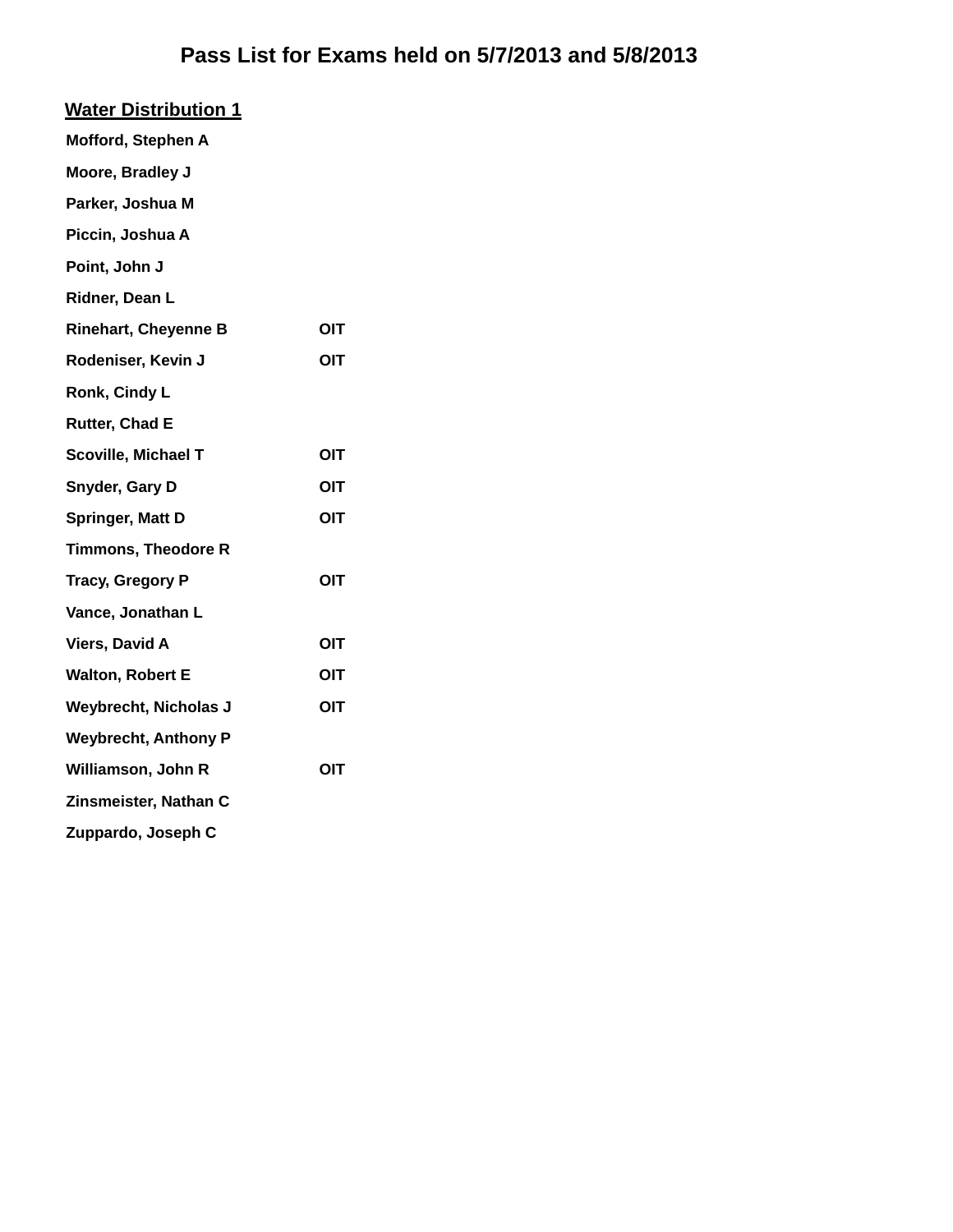| <b>Water Distribution 2</b>   |            |
|-------------------------------|------------|
| Badza, Nicholas J             | OIT        |
| <b>Bradley, II, Michael A</b> | OIT        |
| <b>Bruce, Brian H</b>         | OIT        |
| <b>Croghan, Jeffrey T</b>     |            |
| Definis, Peter J              |            |
| Dille, Joshua E               |            |
| <b>Fazio, Salvatore M</b>     | OIT        |
| Fish, Brian D                 |            |
| <b>Geul, Matthew M</b>        |            |
| Hall, John N                  |            |
| <b>Heatherton, William M</b>  | <b>OIT</b> |
| <b>Hodgekin, David B</b>      |            |
| Inghram, III, Richard A       | OIT        |
| Laurenty, Joshua S            | OIT        |
| <b>Mahaffey, Patricia A</b>   |            |
| Mann, Benjamin A              | OIT        |
| <b>Martin, James S</b>        | OIT        |
| <b>McDole, Casey J</b>        | OIT        |
| <b>Peterson, Daniel M</b>     | <b>OIT</b> |
| Pruitt, Joshua A              | OIT        |
| Rask, Bryan R                 | OIT        |
| Reckner, Jr, William H        |            |
| Roberts, III, James H         |            |
| Saeger, William C             |            |
| <b>Schrage, Robert H</b>      | OIT        |
| Short, Sam                    |            |
| Siepka, Andrew R              | <b>OIT</b> |
| Smith, Sean D                 | OIT        |
| Spohn, Jenny M                |            |
| <b>Wallace, Lanny G</b>       | OIT        |
| <b>Walunis, Daniel</b>        | OIT        |
| Ware, Brian D                 |            |
| <b>Watkins, Michael R</b>     | OIT        |
| Whaley, James L               | OIT        |